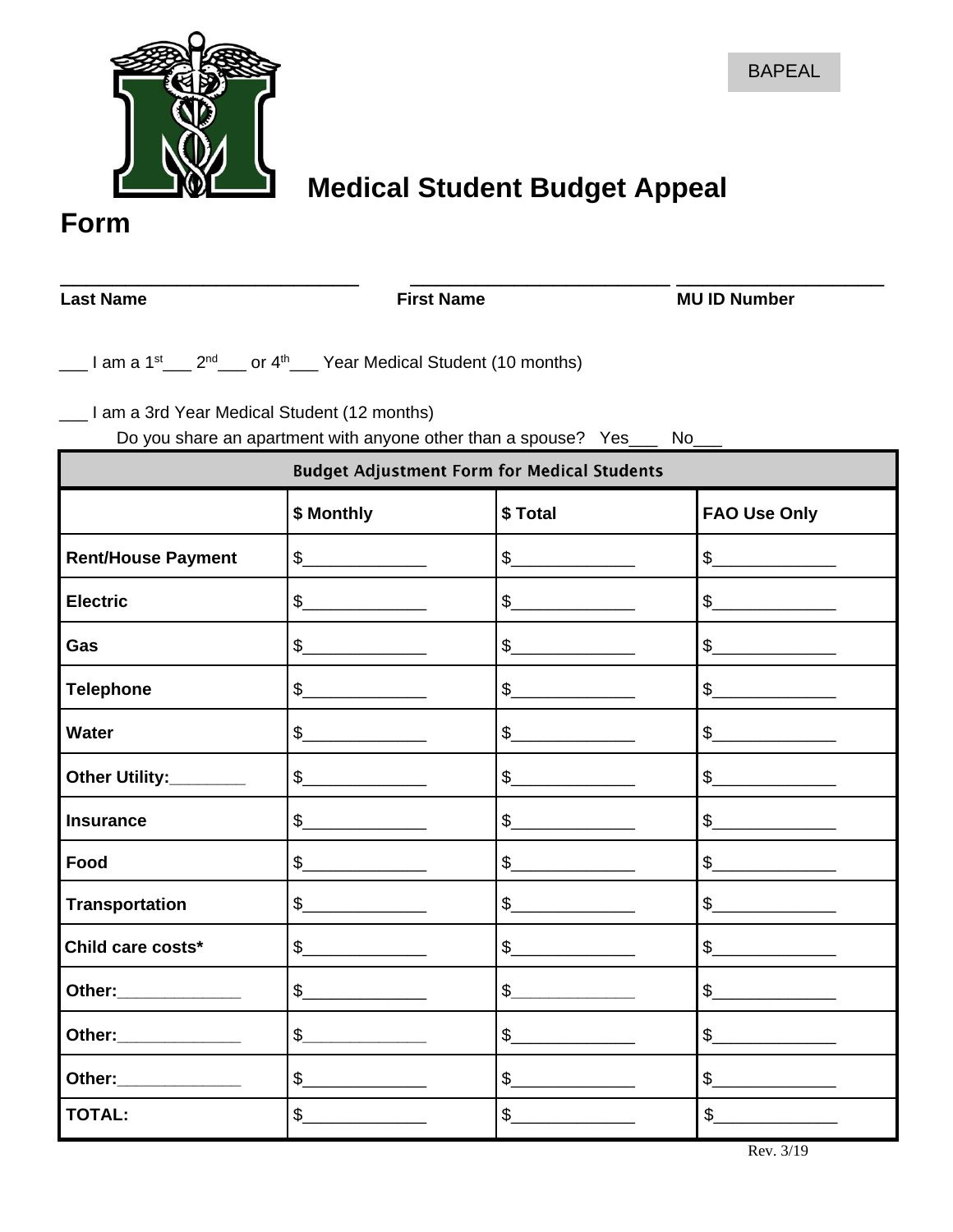**COMMENT SECTION:** You **MUST** provide a detailed explanation below as to why you are requesting a budget adjustment. Attach additional sheets if necessary. \*Child care cost (Provide name and age of children.)

I certify that the above is true to the best of my knowledge. If it is found to be otherwise, I understand that this may represent a punishable act of fraud against the United States Government and/ or that I may forfeit all additional eligibility for assistance.

\_\_\_\_\_\_\_\_\_\_\_\_\_\_\_\_\_\_\_\_\_\_\_\_\_\_\_\_\_\_\_\_\_\_\_\_\_\_\_\_ \_\_\_\_\_\_\_\_\_\_\_\_\_\_\_\_\_\_\_\_\_\_\_\_\_\_\_\_\_\_

\_\_\_\_\_\_\_\_\_\_\_\_\_\_\_\_\_\_\_\_\_\_\_\_\_\_\_\_\_\_\_\_\_\_\_\_\_\_\_\_ \_\_\_\_\_\_\_\_\_\_\_\_\_\_\_\_\_\_\_\_\_\_\_\_\_\_\_\_\_\_

**Signature Date** 

**E-mail Address Telephone Number** 

| <b>FAO USE ONLY</b>                                                                                            |                                         |  |
|----------------------------------------------------------------------------------------------------------------|-----------------------------------------|--|
| $\frac{15}{2}$ Total for _____ months - \$______ standard budget amount for same months = \$ ______<br>monthly |                                         |  |
| $ increase x_ = $$                                                                                             |                                         |  |
| \$<br>One-time allowable expense for:                                                                          | <b>TOTAL INCREASE = <math>\$</math></b> |  |
|                                                                                                                | Rev. 3-19                               |  |